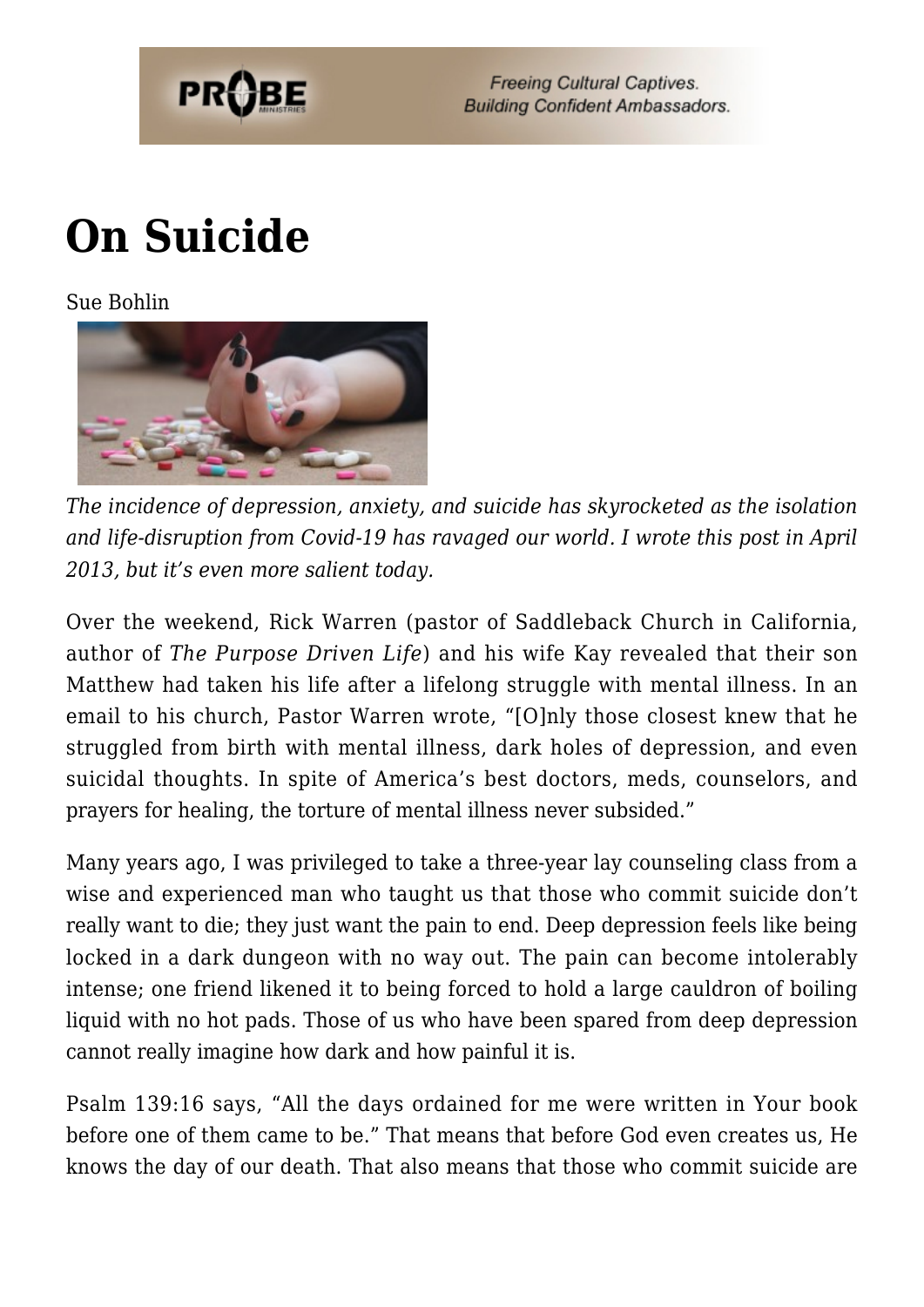

dying on their ordained last day. Most of the time, though, God intervenes in people's plans to end their lives, each story different and drenched in grace.

When one teenage girl learned she was pregnant, she planned to drive one of her family's cars into an embankment at the end of the week-but her parents sold that car before she could carry out her plan, and she decided she couldn't wreck the one remaining vehicle. Today, she is so glad she gave birth to her baby girl, who brought immeasurable joy to her adoptive parents, and enjoys her life of service to God which includes her own family.

Another friend lay in bed one night planning to end her life by walking out in front of an 18-wheeler on the nearby interstate. As she thought about making her way in her nightgown across the empty field that lay between her house and the highway, she suddenly thought, "I can't walk across that field in my bare feet!".. . and turned over and went back to sleep.

When our son was suicidally depressed in high school, his friend came to us and told us of his plan to hurt himself a few days later. He was not pleased that his friend had "betrayed" him, but we were so grateful-and it enabled us to get him some badly-needed help.

There are so many stories of God's intervention that when we do hear of someone taking their own life, I do believe it means God allowed it because it was their ordained day. This doesn't diminish the pain for the survivors, though.

My dear friend Caren Austen, responding to the news of Matthew Warren's suicide, wrote an essay revealing her own struggles with mental illness and suicidal depression so that people would know what it's like. With her permission, I gratefully share these excerpts:

"I am not weak, lacking in faith, demon-possessed or oppressed or anything else but suffering from faulty brain chemistry.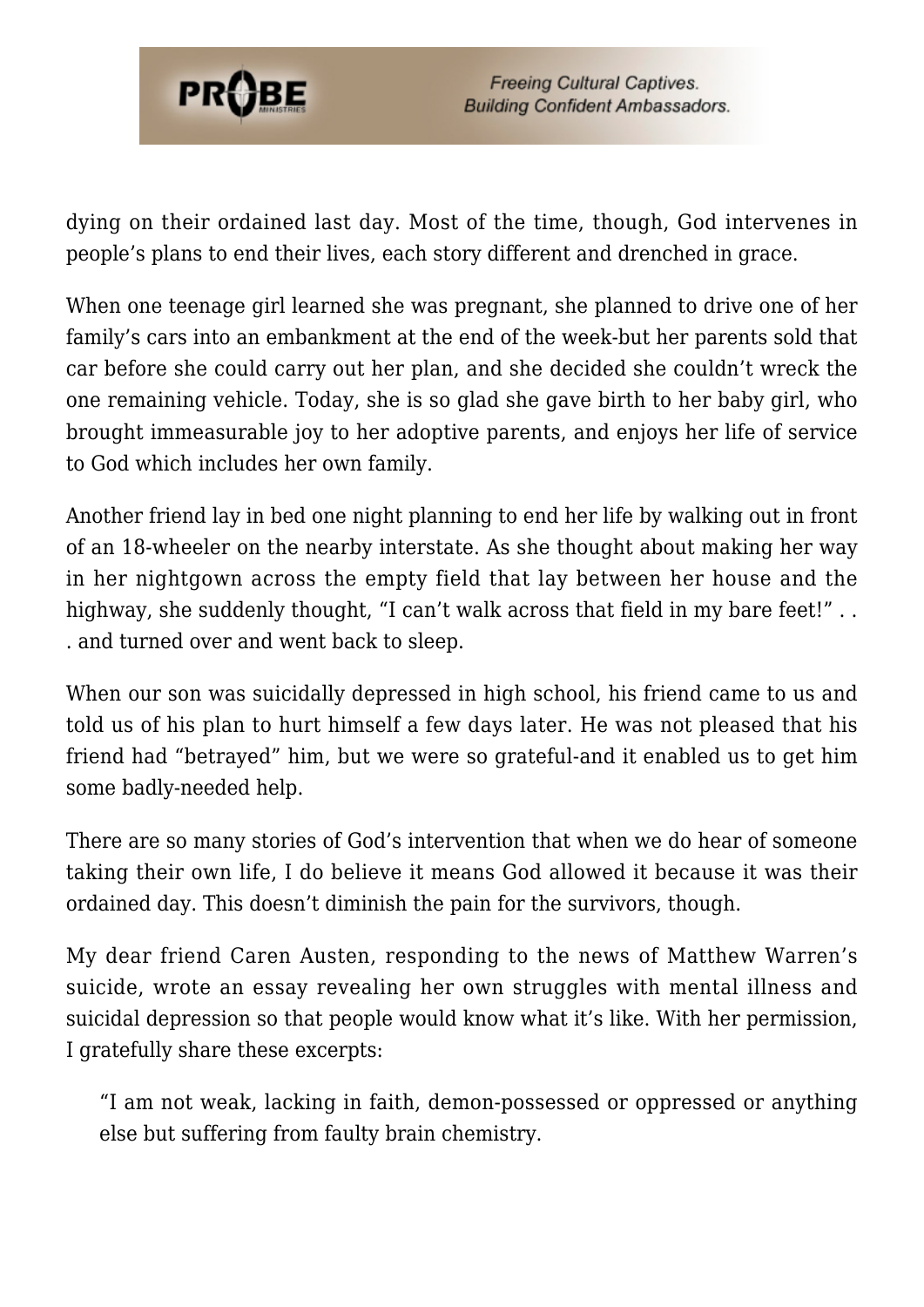

**Freeing Cultural Captives. Building Confident Ambassadors.** 

"The disorder affects my daily life: my ability to work, interact with other people, activities of daily living to the point of sometimes being unable to get out of bed or leave my house. I hate it. I hate that God has chosen this path for my growth and sanctification. Depression is my nearly constant companion. I rarely get a break. I wake up with it. I work with it. I go to sleep with it, knowing that tomorrow I'll wake up and live it all over again.

"There are so many of us who suffer silently, because it is not acceptable to discuss mental illness. Cancer is OK. People have sympathy and understanding for that. Cystic Fibrosis, diabetes, MS and the multitude of other terrible diseases and disorders are acceptable. Mental illness is considered taboo. The stigma attached to it prevents people from getting the help they need, from picking up the phone, from asking for prayer.

"Many, many people, especially Christians, negatively judge people with mental illness and especially those who have made the awful decision to take their own lives. A common statement is: 'It's the ultimate selfish act.' I'd ask you to consider what agony any individual must be enduring to fight every natural instinct for survival to choose instead to die. To be feeling psychic pain so incredible that the very thought of even one more moment is unendurable. I have, in the past, been completely and thoroughly convinced that if I loved my family, especially my children, as I said I did, I would remove the evil (me) from their lives, so I would no longer influence them for evil.

"These are the kinds of thoughts that people who choose suicide experience. They are not to be judged harshly. They are to be seen with compassion. Yes, it is an unspeakable tragedy that leaves those left behind with the worst kind of pain. A pain that I can't even imagine as they believe that the one who died didn't love them enough to fight. I know those are the thoughts, the feelings of those left behind, but they are not the actual reasons suicide was chosen. In fact, just the opposite is likely true. The one who chooses suicide often does it out of love for those they care most about, as strange as that may seem."